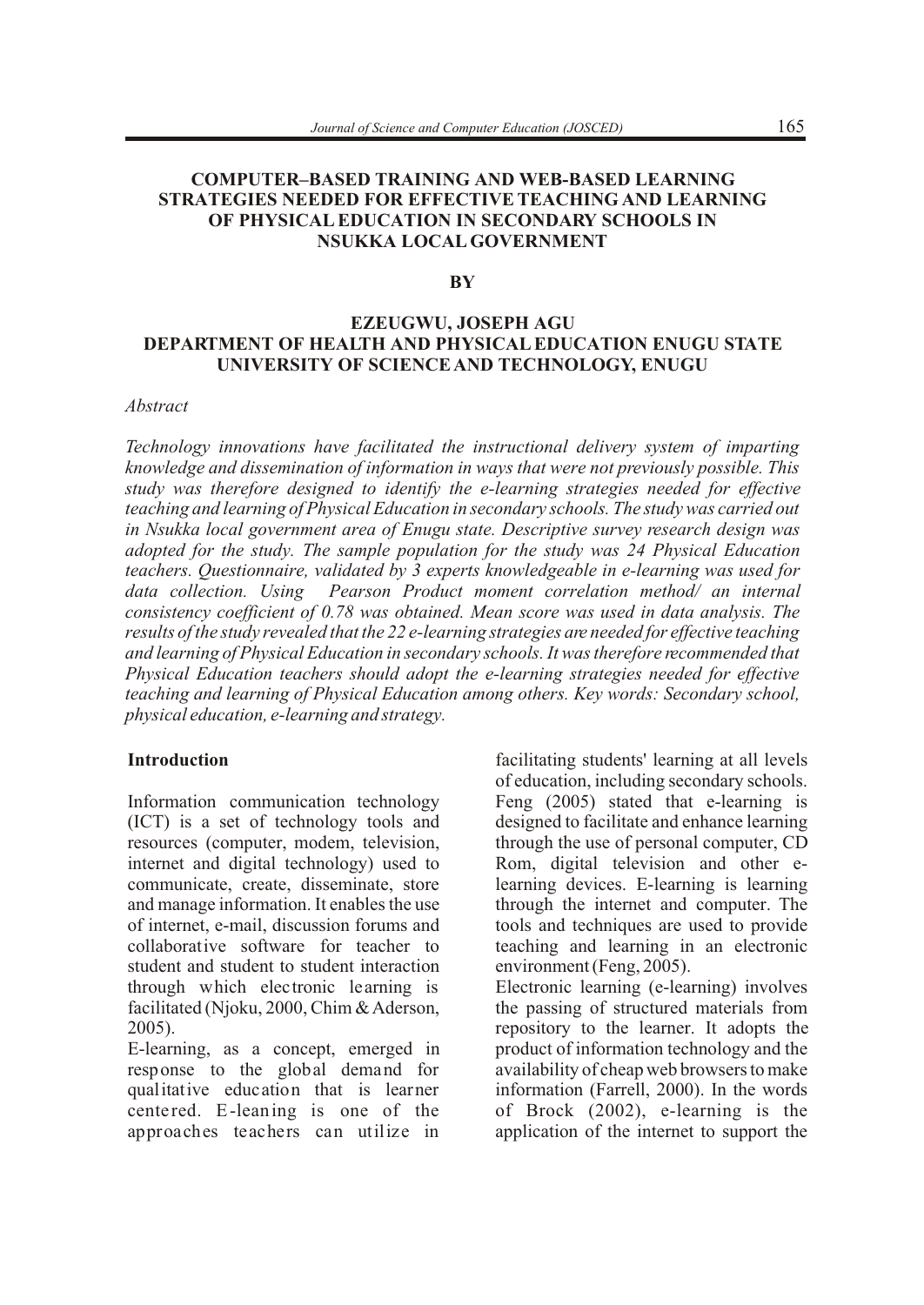in a wholistic approach not limited to a create a more interactive and engaging particular subject or course or learning environment for teachers and infrastructure. It provides flexibility learners. The new environment also enabling prompt training when and where involves a change in the role of both the they are needed. This is integrated into teachers and the learners. The role of the work place for relevance, access to experts teacher will change from knowledge and collaboration for team work. Hedge  $\&$  transmitter to learning facilitator and co-Harywood (2004) defined e-learning as an learner with the learners. The new role innovative approach for delivering does not diminish the importance of the electronically mediated, well designed teacher, but requires new knowledge and leaner-centered and interactive learning skills based on this, the learner will have environments to anyone, any place, any greater responsibility for their own time by utilizing the internet and digital learning as they seek out, synthesize and technology concerned with instructional share their knowledge with others design principles. In the words of Isah (Nwafor, 2007). (2010), e-learning brings proven benefits to students and teachers in terms of cost This prompted the need for teachers in effectiveness and efficiency, encouraging secondary schools especially physical students to take responsibilities of their education teachers to adopt the new own learning which will be of benefits to technology and internet to change and them. E-learning brings learning to people, revolutionize the ways Physical Education reduces cost of learning experiences and and other subjects are taught in schools. helps to develop creativity on the art of the This is very necessary because the Federal students. Kurtus (2004) stated that the Republic of Nigeria (FRN, 2013) provided advantages of e-learning include that e- for compulsory Health and Physical learning provides the students or learners Education at junior secondary school and with information that can be accessed in a optional at senior secondary school and se tting free from time and place this may attract a large class size at a time.<br>constraints, that is, the students can go In most cases, this subject physical constraints, that is, the students can go through the lessons at their own pace. The Education is not clearly and adequately progress and achievement of the students taught due to lack and inadequate facilities, can be accessed in e-learning with custom equipment, and enabling or conducive feedback and evaluation available in an environment for effective study and interactive environment. practice. This generally affects the

As inferred by O'Brien (2002), e-learning Education skills and knowledge by the has all the characteristics of conventional learners. This scenario also tends to run learning and the interaction of traditional down the major objectives of Physical classroom exist except physical interaction Education in secondary schools which which is mediated by computer software according to Yaman (2007), is knowledge instead of classroom – student- interaction. and skill development to be used in the This shifts from teacher-centered society and solve problems. Other<br>instruction to learner centered instruction challenges, however, in the use of instruction to learner centered instruction<br>which is needed to enable students acquire the new twenty first century knowledge Physical Education in secondary schools is and skill (Nwafor, 2007). Shifting the the difficulty in funding the appropriate

delivery of learning skills and knowledge emphasis from teaching to learning can

acquisition of the needed Physical traditional teaching method in teaching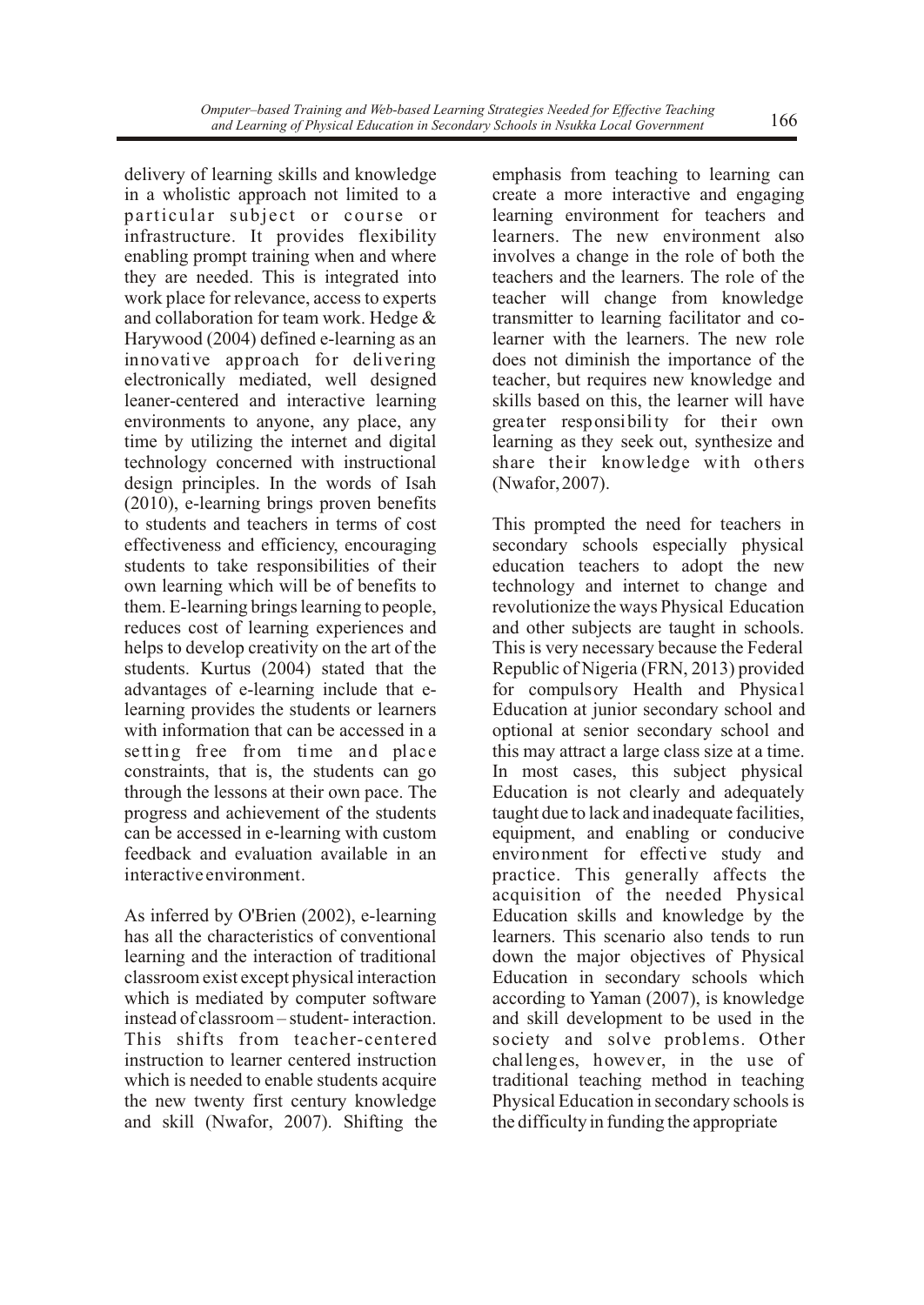in a wholistic approach not limited to a create a more interactive and engaging particular subject or course or learning environment for teachers and infrastructure. It provides flexibility learners. The new environment also enabling prompt training when and where involves a change in the role of both the they are needed. This is integrated into teachers and the learners. The role of the work place for relevance, access to experts teacher will change from knowledge and collaboration for team work. Hedge  $\&$  transmitter to learning facilitator and co-Harywood (2004) defined e-learning as an learner with the learners. The new role innovative approach for delivering does not diminish the importance of the electronically mediated, well designed teacher, but requires new knowledge and leaner-centered and interactive learning skills based on this, the learner will have environments to anyone, any place, any greater responsibility for their own time by utilizing the internet and digital learning as they seek out, synthesize and technology concerned with instructional share their knowledge with others design principles. In the words of Isah (Nwafor, 2007). (2010), e-learning brings proven benefits to students and teachers in terms of cost This prompted the need for teachers in effectiveness and efficiency, encouraging secondary schools especially physical students to take responsibilities of their education teachers to adopt the new own learning which will be of benefits to technology and internet to change and them. E-learning brings learning to people, revolutionize the ways Physical Education reduces cost of learning experiences and and other subjects are taught in schools. helps to develop creativity on the art of the This is very necessary because the Federal students. Kurtus (2004) stated that the Republic of Nigeria (FRN, 2013) provided advantages of e-learning include that e- for compulsory Health and Physical learning provides the students or learners Education at junior secondary school and with information that can be accessed in a optional at senior secondary school and setting free from time and place this may attract a large class size at a time. constraints, that is, the students can go In most cases, this subject physical through the lessons at their own pace. The Education is not clearly and adequately progress and achievement of the students taught due to lack and inadequate facilities, can be accessed in e-learning with custom equipment, and enabling or conducive feedback and evaluation available in an environment for effective study and interactive environment. practice. This generally affects the

As inferred by O'Brien (2002), e-learning Education skills and knowledge by the has all the characteristics of conventional learners. This scenario also tends to run learning and the interaction of traditional down the major objectives of Physical classroom exist except physical interaction Education in secondary schools which which is mediated by computer software according to Yaman (2007), is knowledge instead of classroom – student- interaction. and skill development to be used in the This shifts from teacher-centered society and solve problems. Other<br>instruction to learner centered instruction challenges, however, in the use of instruction to learner centered instruction which is needed to enable students acquire traditional teaching method in teaching the new twenty first century knowledge Physical Education in secondary schools is and skill (Nwafor, 2007). Shifting the the difficulty in funding the appropriate

delivery of learning skills and knowledge emphasis from teaching to learning can

acquisition of the needed Physical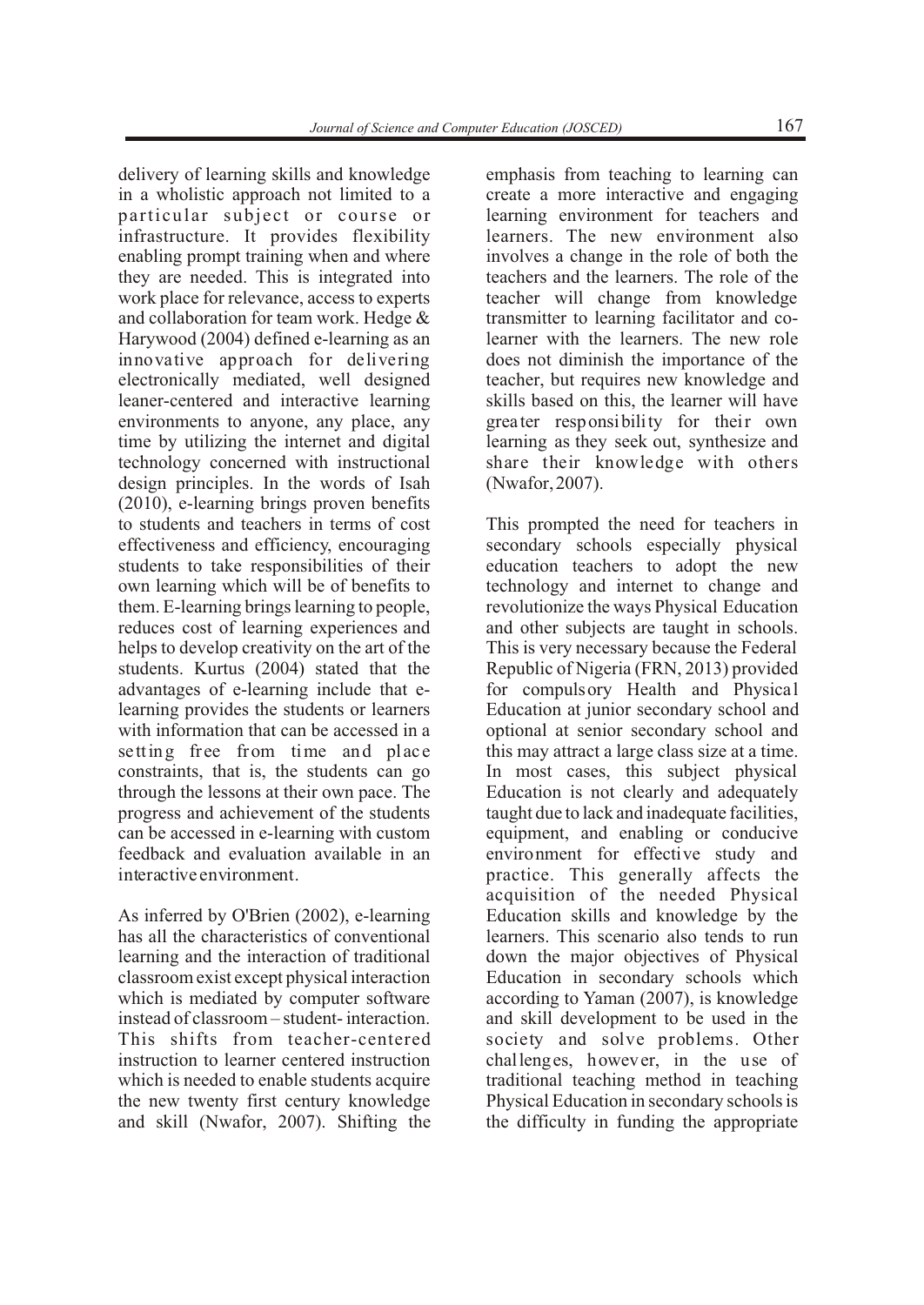- 
- 

The design adopted for this study was standard deviation was used to determine descriptive survey research design. The the closeness or variation of the responses descriptive survey research design. The the closeness or variation of the responses design was considered appropriate of the respondents from the mean Any design was considered appropriate of the respondents from the mean. Any because Ali (2006) stated that it describes a trem with a low standard deviation because Ali (2006) stated that it describes a item with a low standard deviation setting or situation in its natural condition. indicated that there were less variations in setting or situation in its natural condition. indicated that there were less variations in<br>The study was carried out in Secondary<br>the responses of the respondents The study was carried out in Secondary<br>Schools in Nsukka Local Government indicating that the mean values of the items Area of Enugu State. The population of the were valid. study comprised of 24 Physical Education teachers in Secondary Schools in Nsukka<br>
Local Government Area (PPSMB, Nsukka<br>
The re Local Government Area (PPSMB, Nsukka The results are presented in tables Zonal Office, statistics and record unit according to the research questions that 2015/2016). The entire population of 24 guided the study. Physical Education teachers was used as sample for the study as it is manageable. They are made up of 17 males and 7 female teachers. A questionnaire, developed by computer experts was used for data collection. The questionnaire was based on the two research questions posed for the study. The questionnaire was made up of 24 items rated on 4 point scale of Highly Needed (HN), Needed (N), slightly Needed (SN) and Not Needed (NN) with a weighting of 4, 3, 2, and 1 points respectively. The questionnaire was face validated by three experts. Pearson Product moment technique was used to determine the internal consistency of the questionnaire items. It yielded a coefficient of 0.72. The instrument was

Education in Secondary Schools. administered by the researcher to the 24 **3.** Physical Education teachers. All were retrieved and analyzed. retrieved and analyzed.

1. What are the Computer-based The weighted mean with standard training strategies needed for deviation were used to answer the research training strategies needed for deviation were used to answer the research effective teaching and learning of questions. The mean of the scale of items is effective teaching and learning of questions. The mean of the scale of items is<br>Physical Education in Secondary 2.50. Any item with a weighted mean value Physical Education in Secondary 2.50. Any item with a weighted mean value<br>Schools?<br>So and above was regarded as an eof 2.50 and above was regarded as an elearning strategy needed for effective 2. What are the Web-based learning teaching and learning of Physical strategies needed for effective Education in secondary school, while any strategies needed for effective<br>Education in secondary school, while any<br>teaching and learning of Physical item with a mean value below 2.50 was not teaching and learning of Physical item with a mean value below 2.50 was not<br>Education in Secondary Schools? regarded as a good strategy for effective regarded as a good strategy for effective teaching and learning of Physical **Method** Education in secondary school. The The design adopted for this study was standard deviation was used to determine indicating that the mean values of the items

according to the research questions that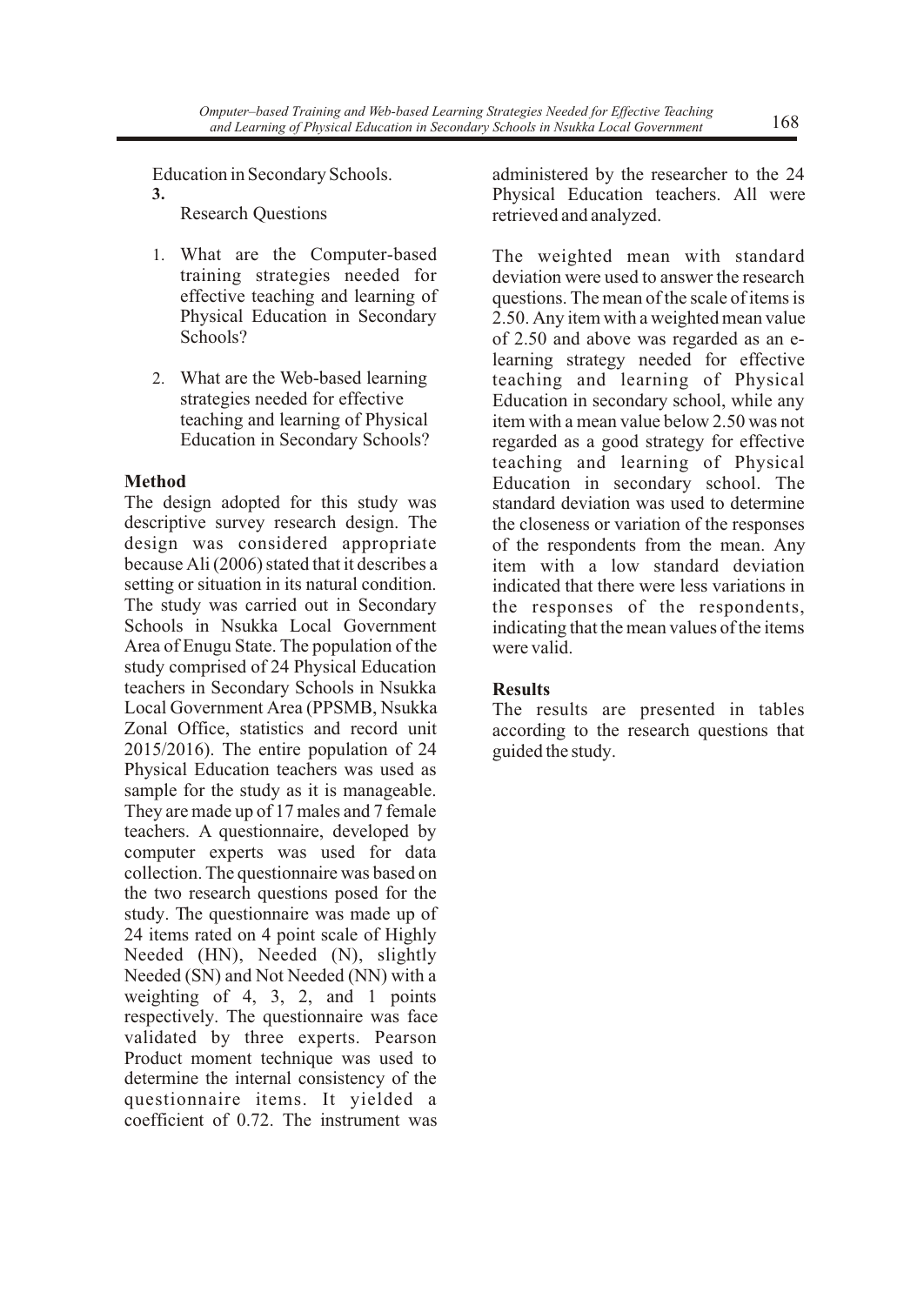**Research Question One**

**What are the Computer-Based Training strategies need for effective teaching and learning of Physical Education in Secondary School?**

**Table 1: Mean ratings of the Computer-based training strategies needed for effective teaching and learning of Physical Education in secondary school.** 

 $N = 24$ 

| S/N            | <b>Computer-Based Training Strategies</b>                   | Mean           | <b>Standard</b> | <b>Decision</b> |
|----------------|-------------------------------------------------------------|----------------|-----------------|-----------------|
|                |                                                             | $(\mathbf{x})$ | deviation       |                 |
|                |                                                             |                | (SD)            |                 |
|                | Use of simulation in teaching                               | 3.16           | 0.51            | Needed          |
| $\overline{2}$ | Use of animation in teaching                                | 3.25           | 0.75            | Needed          |
| $\overline{3}$ | Use of guided drill and practice method in teaching         | 3.33           | 0.41            | Needed          |
| 4              | Use of the gamming method in teaching                       | 3.50           | 0.51            | Needed          |
| 5              | Use of video conferencing in teaching                       | 3.41           | 0.77            | Needed          |
| 6              | Use of message board forums                                 | 3.33           | 0.41            | Needed          |
|                | Use of interaction through electronic mails to teach        | 3.25           | 0.75            | Needed          |
| 8              | Use of software in CD Rom in teaching                       | 3.08           | 0.61            | Needed          |
| 9              | Use of interactive training                                 | 3.33           | 0.41            | Needed          |
| 10             | Use of multimedia computer projectors in teaching           | 2.08           | 0.56            | <b>Not</b>      |
|                |                                                             |                |                 | Needed          |
| 11             | Use of audio/visuals in teaching                            | 3.41           | 0.77            | Needed          |
| 12             | Use of smart boars in teaching                              | 2.75           | 0.90            | Needed          |
| 13             | Use of training software that adopt to learners individuals | 3.41           | 0.77            | Needed          |
|                | needs                                                       |                |                 |                 |

The data presented in table 1 revealed that 12 items had their mean values ranged from 2.75 – 3.50. This showed that the means were above the benchmark of 2.50 indicating that all the items are computer-based training strategies needed for effective teaching and learning of Physical Education in secondary schools. One item had a mean value of 2.08 lower than 2.50 indicating that it is not a computer-based training strategies needed for effective teaching and learning Physical Education in secondary school.

| S/N | <b>Web-Based Training Strategies</b>                       | Mean<br>$\left( x\right)$ | <b>Standard</b><br>deviation | <b>Decision</b> |
|-----|------------------------------------------------------------|---------------------------|------------------------------|-----------------|
|     |                                                            |                           | (SD)                         |                 |
| 14  | Use of chat software for discussion class                  | 3.58                      | 0.49                         | Needed          |
| 15  | Use of synchronous ca mera for mentor/mentee discussion to | 2.83                      | 0.67                         | Needed          |
|     | enhance mentoring                                          |                           |                              |                 |
| 16  | Use of digital drop boxes for file sharing and written     | 3.25                      | 0.75                         | Needed          |
|     | critique/data                                              |                           |                              |                 |
| 17  | Use of discussion board for students team debates on the   | 2.91                      | 0.96                         | Needed          |
|     | subject issues presented in the course of study            |                           |                              |                 |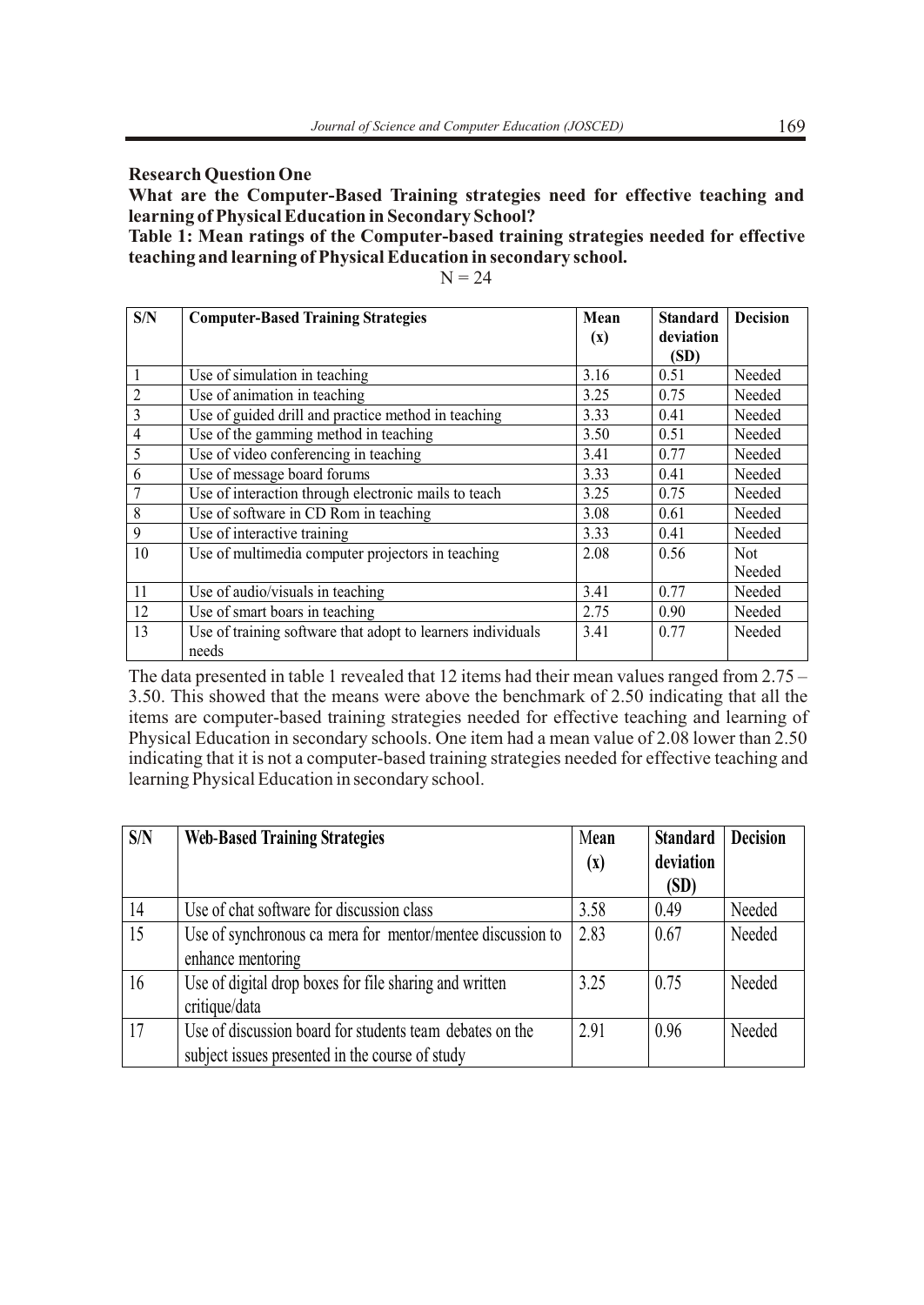| 18 | Use of e-mail for learning through role playing              | 3.58 | 0.58 | Needed |
|----|--------------------------------------------------------------|------|------|--------|
| 19 | Use of on -line spreadsheets and data analysis software for  | 2.33 | 0.99 | Needed |
|    | sharing and analyzing data                                   |      |      |        |
| 20 | Use of server space to do assignments and class work         | 2.87 | 0.69 | Needed |
| 21 | Using online expedition data for learning purpose            | 2.75 | 0.66 | Needed |
| 22 | Use of scavenger hunting to seek, collect, organize and      | 3.41 | 0.77 | Needed |
|    | synthesize online information                                |      |      |        |
| 23 | Use virtual simulation in teaching                           | 3.41 | 0.77 | Needed |
| 24 | Accessing class work, exercises and questions through online | 3.16 | 0.59 | Needed |
|    | drill and practice                                           |      |      |        |

**Table 2** revealed that 10 items had their mean values ranged from 2.75 – 3.58. This showed that the means were above the cut off point of 2.50, indicating that all the items are Webbased learning strategies needed for effective teaching and learning of Physical Education in secondary schools. One item had a mean value of 2.33 below the cut off point of 2.50 indicating that it is not a strategy needed for effective teaching and learning of Physical Education in secondary schools.

The results of table 1 revealed that 12 about under misperceptions. computer-based training strategies are needed for effective teaching and learning It is shown in the result of table 2 that 10 of Physical Education in secondary school. Web-based learning strategies are needed The findings are in agreement with the for effective teaching and learning view of Nwafor (2007) who stated that Physical Education in secondary school. rec ent advances in computer-Based The findings are in agreement with the Training simulations can allow one to view of Brock (2002) that teaching teach Physical skills using specifically strategies that utilize Web could include designed CBT programs. The relating and comparing perspectives with

The findings are also in agreement with mails, discussion boards or chat software. Levi and Conrad (2000) who stated that The findings also agree with Farrell (2000) CBT and Video can clearly show the action that using synchronous camera, chat rooms especially when learners need to master with white boards or digital drop boxes for both theory and practices as in Physical file sharing in mentor/mentee discussions Education, teaching can be augmented to can help students receive critiques from portray motion. The findings also agrees their mentors or facilitators and that can with Moore (2005) who stated that well enable them partner with and help one designed CBT will provide follow-up another succeed and learn more. It could be designed CBT will provide follow-up instructions appropria te to students multi-directional, school to school or responses which adapts instruction to student to student or school to students and students grasp of the knowledge of the facilitators. The findings are also in subject matter. It is best at providing consonance with the idea of Feng (2005) immediate feed-back. This is a very that teaching strategies that involve important strategy to use because when scavenger hunt, online expedition and

immediate feedback is given on students **Discussion** performance it will keep them from going

> other students and classrooms using econsonance with the idea of Feng  $(2005)$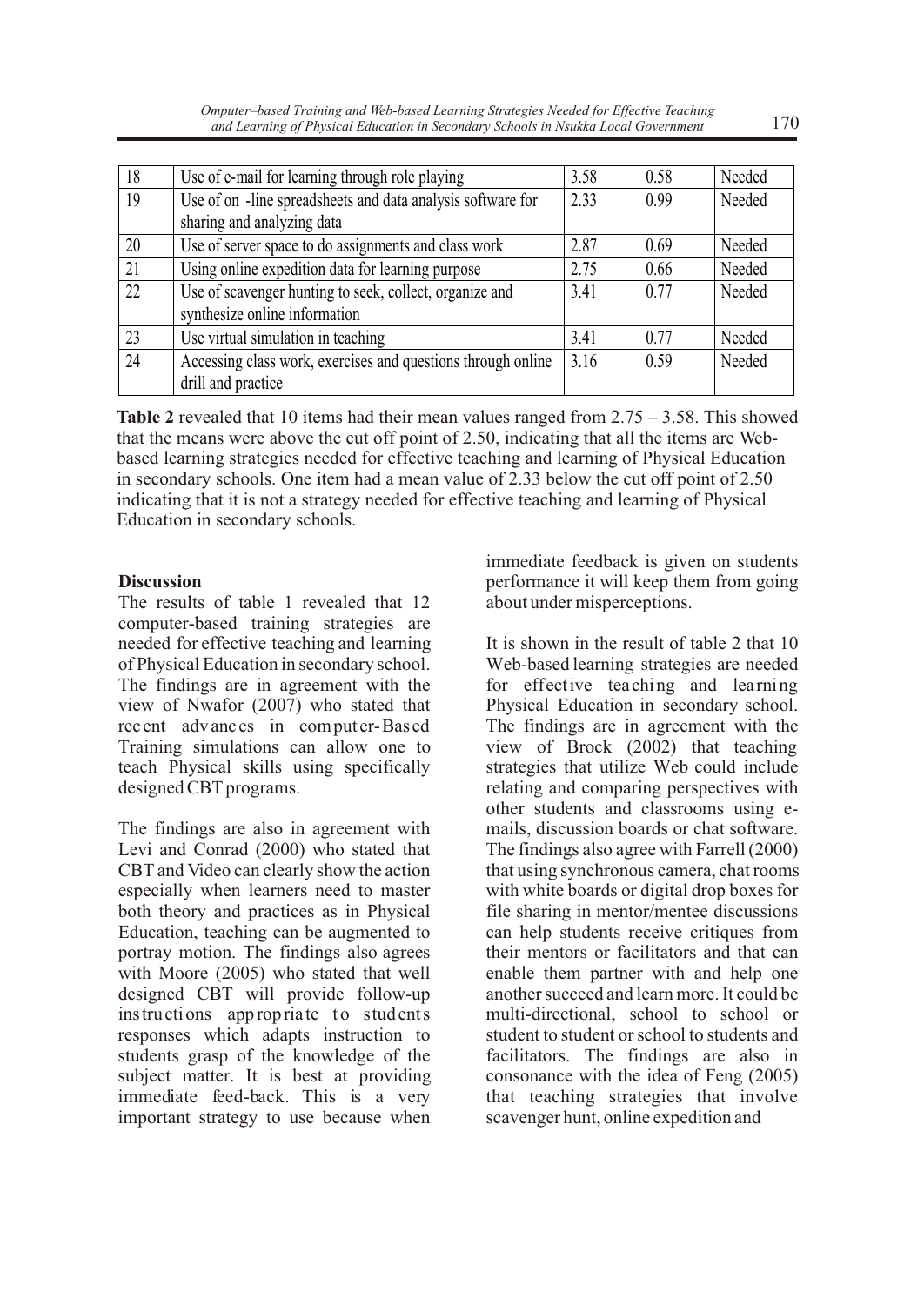computer-based training strategies are needed for effective teaching and learning student to student or school to students and of Physical Education in secondary school. facilitators. The findings are also in The findings are in agreement with the consonance with the idea of Feng (2005) view of Nwafor  $(2007)$  who stated that teaching strategies that involve rec ent advances in computer-Based scavenger hunt, online expedition and Training simulations can allow one to virtual simulations expose the students to teach Physical skills using specifically large digital collections and relevant designed CBT programs. resources that may help them in their

The findings are also in agreement with concepts and study areas that could be Levi and Conrad (2000) who stated that integrated into the school curriculum. CBT and Video can clearly show the action The statements, views and opinions of the especially when learners need to master authors helped to validate the findings of both theory and practices as in Physical the study on e-learning strategies needed Education, teaching can be augmented to for effective teaching and learning of portray motion. The findings also agrees Physical Education in secondary school. with Moore (2005) who stated that well This therefore, implies that the identified designed CBT will provide follow-up e-learning strategies for teaching and instructions appropria te to students learning could be adopted for teaching and responses which adapts instruction to learning Physical Education in Secondary students grasp of the knowledge of the School. subject matter. It is best at providing immediate feed-back. This is a very **Conclusion** important strategy to use because when E-learning is an essential tool in immediate feedback is given on students development of quality teaching and performance it will keep them from going learning in our educational system and about under misperceptions. secondary school level in particular.

Web-based learning strategies are needed with limited teachers. This study was for effective teaching and learning therefore set out to identify e-learning Physical Education in secondary school. strategies that are needed for effective The findings are in agreement with the teaching and learning of Physical The findings are in agreement with the view of Brock (2002) that teaching Education in secondary school. However, strategies that utilize Web could include the study has identified some Computerrelating and comparing perspectives with Based Training strategies needed to other students and classrooms using e- include: Use of simulation in teaching, Use mails, discussion boards or chat software. of video conferencing in teaching, use of The findings also agree with Farrell (2000) user interactive training software in that using synchronous camera, chat rooms teaching and use of multimedia computer with white boards or digital drop boxes for projectors in teaching among others while file sharing in mentor/mentee discussions the Web-Based Learning strategies needed can help students receive critiques from include: Use of chat software for

their mentors or facilitators and that can **Discussion** enable them partner with and help one The results of table 1 revealed that 12 another succeed and learn more. It could be computer-based training strategies are multi-directional, school to school or virtual simulations expose the students to studies. The teacher is also exposed to new

Physical Education as an integral part of It is shown in the result of table 2 that 10 general education is affected or influenced